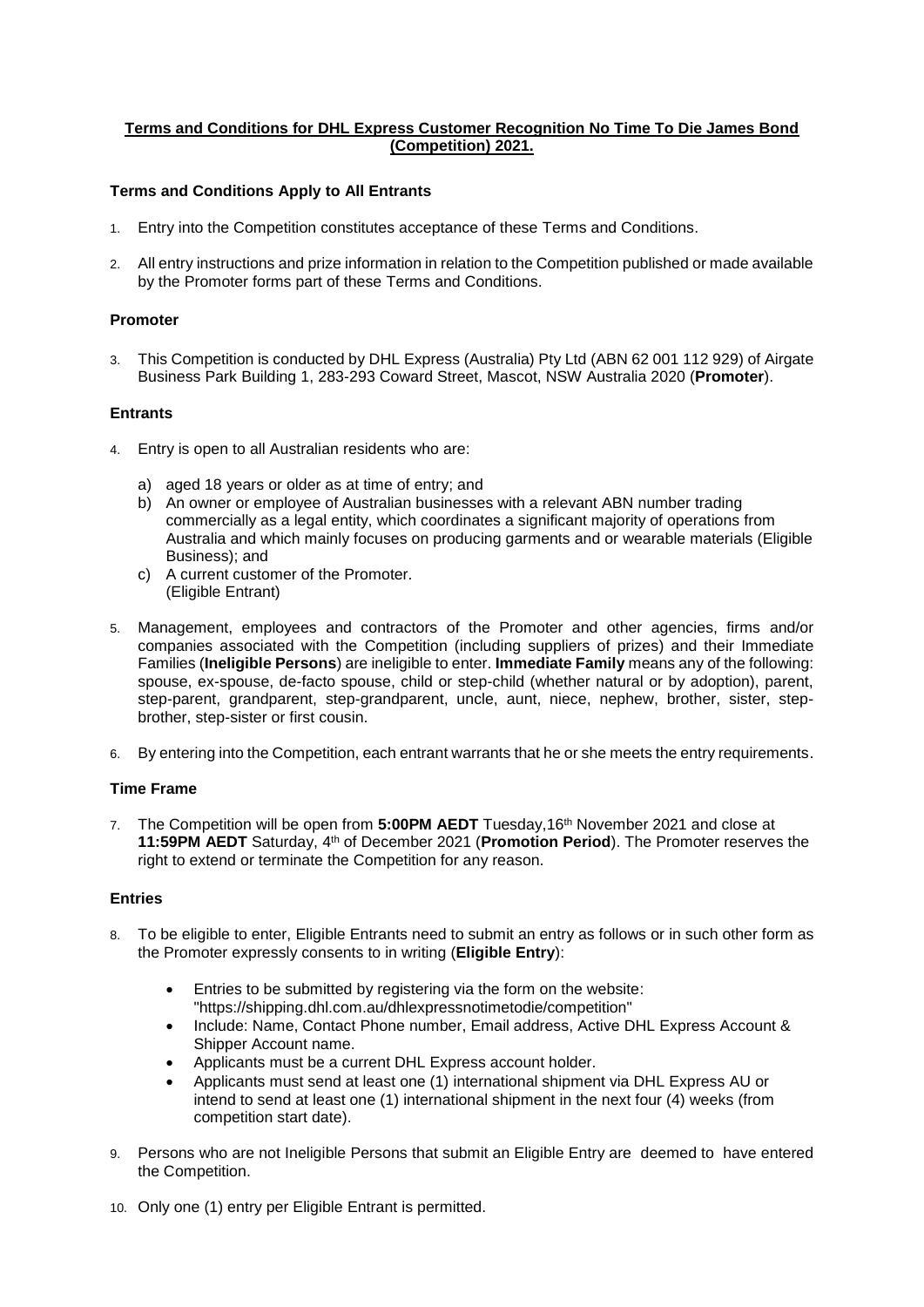11. The Promoter has the sole discretion to approve or reject the content as an Eligible Entry (even if submitted by an Eligible Entrant). The Promoter reserves the right, at any time, to verify the validity of any entry into the Competition and/or to disqualify any entry that has not been made in accordance with these Terms and Conditions and/or tampers with the entry process of the Competition in any way. Errors and omissions in an entry may be accepted at the Promoter's sole discretion. Failure by the Promoter to enforce any of its rights at any stage does not constitute a waiver of those rights.

# **Judging**

- 12. Incomplete or indecipherable entries will be deemed invalid.
- 13. The competition is a game of chance.
- 14. The number of winning entries to be selected will be the same as the total number of Prizes specified.
- 15. Winners will be determined by random selection and will take place at DHL Express (Australia) Pty Ltd (ABN 62 001 112 929) of Airgate Business Park Building 1, 283-293 Coward Street, Mascot, NSW Australia 2020. Judging by random selection will be conducted by one or more representatives of the Promoter.
- 16. Each winner will receive a Prize.

## **The Winners**

- 17. This is a game of chance. The winners (**Winners**) will be selected at the Promoter's absolute discretion.
- 18. Eighty (80) Winners will be notified via email before the 9<sup>th</sup> of December 2021. An email will be sent to all DHL Express Customers with the winners and prize details included.
- 19. The Promoter will use reasonable endeavours to announce the Winners by 10:00am on the  $9<sup>th</sup>$  of December 2021. the Promoter will use reasonable endeavours to notify Winners via email, telephone or by any other means in the Promoter's discretion.
- 20. The Promoter will provide each winner with instructions on how to claim their Prize. It is the responsibility of each winner to comply with the Promoter's instructions.
- 21. If the Prize (or a part of the Prize) is not claimed or response given by December, 31st 2021 the Winner forfeits their right to that Prize and that Prize will be distributed at the Promoter's absolute discretion. Promoter is not obliged to substitute the Prize with another Prize or anything else.

### **Prizes**

- 22. There will be eighty (80) prizes in Australia (**Prize**). The total potential prize pool value is up to **AUD\$2,640**
- 23. **The eighty (80) prizes will consist of:**
	- a. 2x Standard admission to the same movie session at Event, BCC, Greater Union or select Village Cinemas across Australia.
	- b. 2 x Small Popcorns to enjoy at Event Cinemas, BCC, Greater Union or select Village Cinemas across Australia.
	- c. Valid for 12 months from date of purchase
- 24. Promoter is not the supplier of the Prize. The Prize is subject to any conditions imposed by the particular supplier or organiser. If any Prize (or part of the Prize) is unavailable, the Promoter, in its absolute discretion, reserves the right to substitute the Prize (or that part of the Prize) with another Prize or cancel the competition.
- 25. As a condition of the Prize, the Winner may be required to sign legal documentation in the form required by the Promoter and/or prize suppliers in their absolute discretion, including but not limited to a legal release and indemnity form.
- 26. The Prize (or any unused portion of any Prize) is not transferable or exchangeable, unless otherwise specified.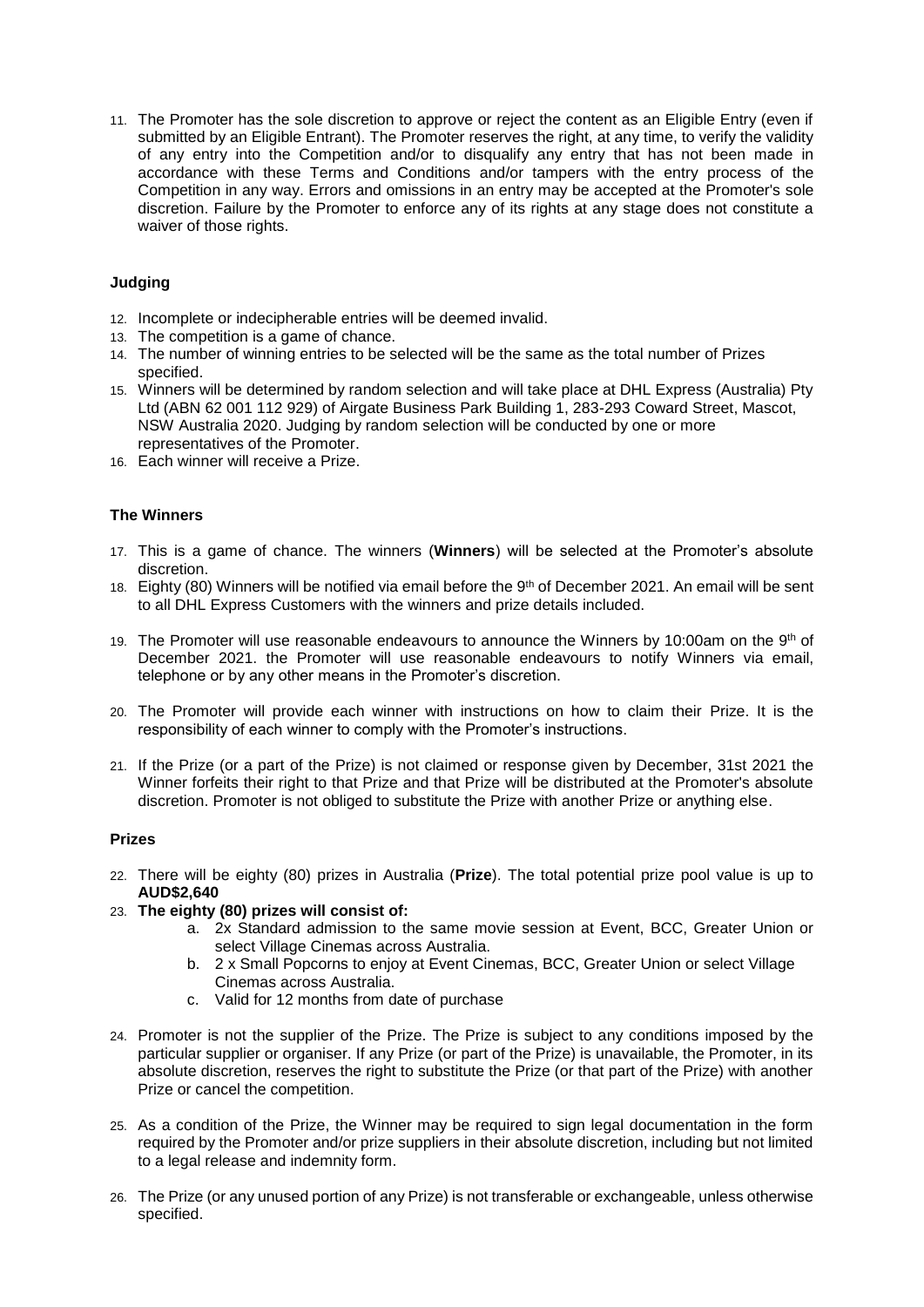27. The Promoter does not guarantee the quality of the Prizes or make any warranty in relation to the Prizes.

## **Costs**

- 28. The Promoter accepts no responsibility for any tax liabilities that may arise from winning a Prize.
- 29. Any cost, expense or outlay incurred by an Eligible Entrant in connection with the Competition, including those incurred in entering the competition or by accessing a website or online portal, is the Eligible Entrant's responsibility, regardless of whether the Eligible Entrant wins or does not win a Prize.

### **Intellectual Property and Consent**

- 30. Each Eligible Entrant warrants that it is the owner of, and holds all intellectual property, moral or other rights in the information contained in the Eligible Entry it has submitted. At the time of submitting an Eligible Entry, each Eligible Entrant gives the Promoter an unconditional and irrevocable licence to use all intellectual property, moral or other rights in the Eligible Entry, including for promotional and advertising purposes. Each Eligible Entrant consents to any act or omission which would otherwise constitute an infringement of their intellectual property or moral rights in respect of an Eligible Entry.
- 31. Eligible Entrants acknowledge and agree that:
	- a. they consent to the full use of their entry, and any of its content by the Promoter for any purpose in connection with the Competition or the Promoter, including use which may otherwise infringe the Eligible Entrant's or content creator's moral rights under the *Copyright Act 1968 (Cth)* and warrant that they have the full authority to grant these rights:
	- b. the Promoter has the discretion to:
		- i. publicly display the relevant content on the DHL Facebook or any other website or page in connection with the Promoter; and/or
		- ii. approve or reject the content as an Eligible Entry;
	- c. they may be contacted by the Promoter to provide comments about the Competition and the Promoter (or an agent of the Promoter) may take photos and videos of them;
	- d. the Promoter may use such comments or photos, or any part of the Eligible Entry, including the Eligible Entrant's name (**Materials**) for the Promoter's future promotional and marketing purposes without further reference or compensation to them;
	- e. the Promoter may duplicate, alter, adapt and utilise the Materials as the Promoter wishes at anytime, anywhere and by any means;
	- f. the Promoter may license, authorise or otherwise transfer the rights in the Materials to others to do the same;
	- g. they grant to the Promoter on creation of the Materials a royalty free, perpetual, exclusive and irrevocable licence to use the Materials for any purpose;
	- h. they unconditionally and irrevocably consent to any act or omission that would otherwise infringe any of their moral rights in the Materials (as defined in Part IX of the *Copyright Act 1968* (Cth)) and present any future rights of a similar nature conferred by statute anywhere in the world whether occurring before or after this consent is given ("**Moral Rights**"); they waive all Moral Rights in the Materials that arise outside Australia; and they agree not to institute, maintain or support any claim or proceeding for infringement of their Moral Rights in the Materials; and
	- i. they consent to the Promoter using their name, likeness, image and/or voice if they are the Winner (including photograph, film and/or recording of the same) in any media for an unlimited period without remuneration for the purpose of promoting this Competition (including any outcome), and promoting any products manufactured, distributed and/or supplied by the Promoter.

### **Disqualification**

32. Eligible Entrants agree that they are fully responsible for any materials they submit via the Competition including but not limited to any video submitted with the entry, comments or images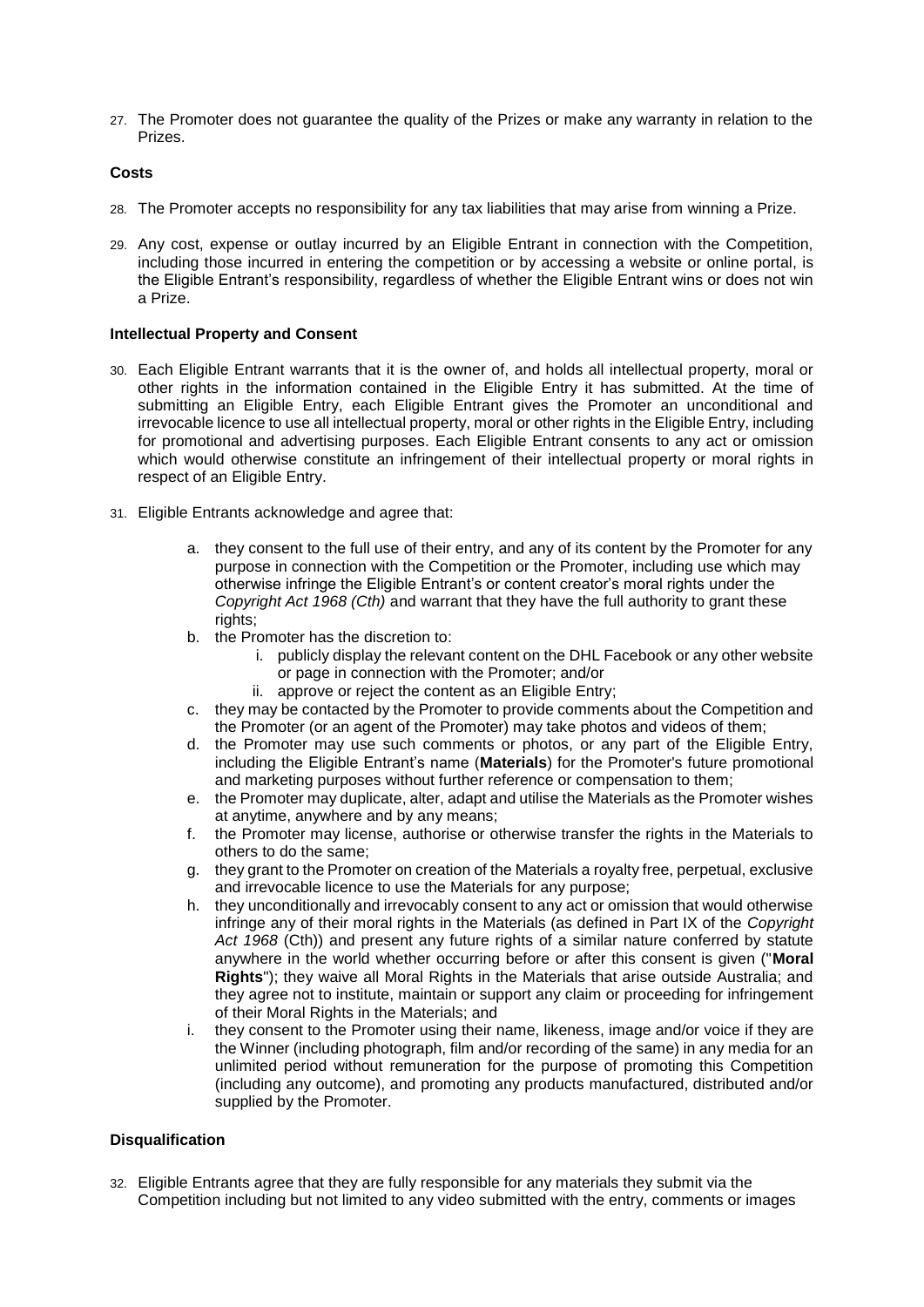(**Content**). The Promoter shall not be liable in any way for such Content to the full extent permitted by law.

- 33. Eligible Entrants warrant and agree that they will:
	- a) not submit an entry or Content that contains any material determined by the Promoter, in its absolute discretion, to be obscene, offensive, inappropriate, unlawful or fraudulent, in breach of any intellectual property, privacy, publicity or other rights, defamatory, derogatory, pornographic, sexually inappropriate, violent, abusive, harassing, threatening, objectionable with respect to race, religion, origin or gender, not suitable for children aged under 15, or otherwise unsuitable for publication;
	- b) ensure their Content shall not contain viruses or cause injury or harm to any person or entity;
	- c) obtain prior consent from any person or from the owner(s) of any property that appears in their Content;
	- d) ensure the Content is the original work of the entrant that does not infringe the rights of any third party;
	- e) comply with all applicable laws and regulations, including without limitation, those governing copyright, content, defamation, privacy, publicity and the access or use of others' computer or communication systems;
	- f) comply with these Terms and Conditions;
	- g) not tamper with the entry process or engage in any unlawful or other improper misconduct calculated to jeopardise the fair and proper conduct of the Competition;
	- h) not use any automated entry software or any other mechanical or electronic means that allows an individual to automatically enter the Competition repeatedly; and
	- i) not, in the opinion of the Promoter, tamper or interfere with the entry mechanism in any way, or fail to properly comply with the entry process.
- 34. Any entrant or entry which fails to comply with these Terms and Conditions is not eligible to win, unless the Promoter exercises its discretion to permit the entry or entrant to remain eligible.
- 35. The Promoter reserves the right, at any time, in its absolute discretion, to:
	- a) refuse to accept any entry and/or disqualify or remove any entry, and to disqualify any individual;
	- b) take such other action in relation to the entry or individual as Promoter deems appropriate and in the interests of the Competition, including making a public statement; and
	- c) verify the validity of entries and Eligible Entrants (including an Eligible Entrant's identity, age and place **place place** of **place of residence**).

Without limitation, the Promoter may exercise the rights set out in this clause if it has reason to believe that, or deems that, an entrant or entry is in breach of, or likely to breach, these terms and conditions.

36. Incomplete, indecipherable, illegible or incorrect entries are deemed invalid and are ineligible to win. The Promoter is entitled to determine which entries are incomplete, indecipherable, illegible or incorrect, in its absolute discretion. However, errors, omissions and other defects may be accepted at the Promoter's discretion.

### **Privacy**

37. Eligible Entrants' personal information will be collected by or on behalf of the Promoter to enable it to administer the Competition and publicise its winner, and if Eligible Entrant consents, may be used to market its product to the Eligible Entrant. The personal information of the winner may be provided to others assisting in the conduct of the Competition, including the Competition administrator, Prize suppliers and deliverers. The Promoter will use and handle personal information as set out in its Privacy Policy. The Promoter's Privacy Policy is available at http://www.dhl.com.au/en/legal.html. Persons may contact the Promoter at privacy express  $\alpha$  @dhl.com, as if they were a customer of the Promoter. The entrant agrees that the Promoter can continue to contact them even after this Competition ends.

### **Liability, and Indemnity by Eligible Entrant**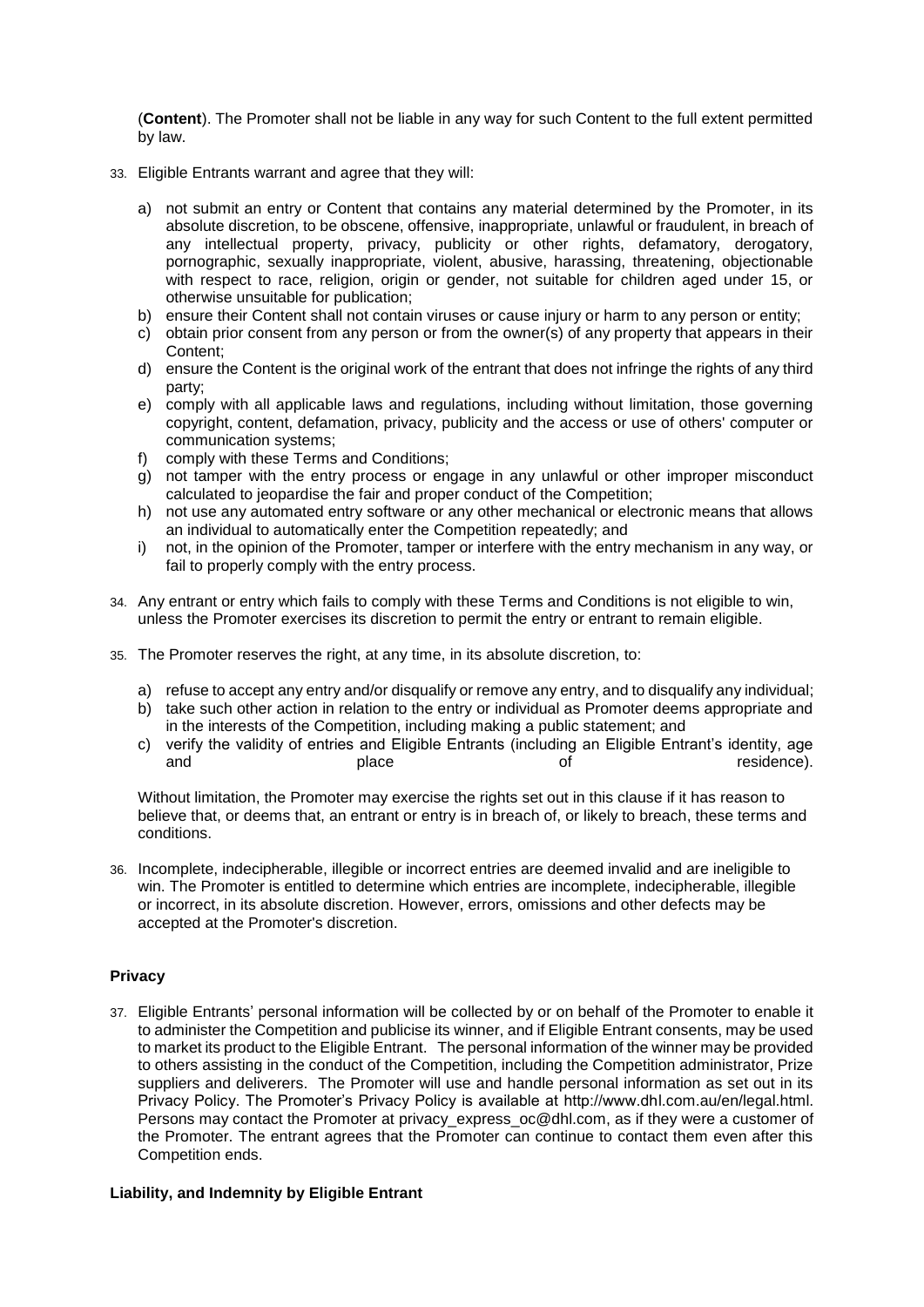- 38. By entering and participating, entrant agrees to hold harmless, defend and indemnify Promoter (and any prize supplier) from and against any and all direct and indirect claims, demands, liability, damages or causes of action (however named or described), losses, costs or expenses, and consequential loss with respect to or arising out of or related to (i) entrant's participation in the Competition (ii) breach of any of these Terms and Conditions, or (iii) entrant's participation in any Prize related activities, acceptance of a Prize and/or use or misuse of a Prize (including, without limitation, any property loss, damage, personal injury or death caused to any person(s)).
- 39. Nothing in these Terms and Conditions limits, excludes or modifies or purports to limit, exclude or modify the statutory consumer guarantees as provided under any consumer protection laws in the Commonwealth or in the States and Territories of Australia to the extent that by law they cannot be excluded. Except for any liability that cannot by law be excluded, the Promoter (including its respective officers, employees and agents) excludes, to the maximum extent permitted by law, all any and all claims, demands, liability, damages or causes of action (however named or described), losses, costs or expenses, with respect to or arising out of or related to the Competition, any Eligible Entrant or Entry, or these Terms and Conditions, including without limitation in respect of:
	- a. any loss or damage (including but not limited to loss of opportunity loss of profit, loss of sales, loss of market, loss of goodwill or reputation) whether direct, indirect, third party claims, incidental, special or consequential, loss of market, loss of contract, arising in any way;
	- b. the flights, accommodation or transfers or other travel services provided pursuant to any prize awarded under this Competition (Eligible Entrants deal with any third party providing such services entirely at their own risk);
	- c. any personal injury;
	- d. property damage;
	- e. breach of confidence;
	- f. technical difficulties or equipment malfunction;
	- g. theft, unauthorised access or third-party interference;
	- h. any entry or prize claim that is late, lost, altered, damaged or misdirected (whether or not after their receipt by the Promoter);
	- i. breach of intellectual property rights;
	- j. any variation in prize value to that stated in these Terms and Conditions; and
	- k. any part of the Prizes that may be lost, stolen, forged, damaged or tampered with in any way before it reaches the Winner.
- 40. Notwithstanding the above, for any liability that cannot by law be wholly excluded, the Promoter's liability, is limited to the maximum extent permitted by law and at Promoter's option, the supplying of the Prizes (or other relevant goods or services) again or the payment of the cost of having the Prizes (or other relevant goods or services) supplied again.
- 41. It is acknowledged that the Competition is entered by Eligible Entrants voluntarily, for little or no consideration, and that Promoter has an absolute discretion to extend, terminate, cancel or modify (subject to Eligible Entrants being able to withdraw from the Competition) the Competition in any way whatsoever. Without limitation, this right may be exercised if, for any reason, the Competition is interfered with in any way or is not capable of running as planned, including but not limited to, infection by computer virus, bugs, tampering, unauthorised intervention, fraud, technical failure or any other causes beyond the reasonable control of the Promoter, which corrupt or affect the administration, security, fairness, integrity or proper conduct of this Competition.
- 42. The Promoter accepts no responsibility for any entries not received for any reason during the Promotion Period. Entries will be deemed to be accepted at the time of receipt by the Promoter and not at the time of transmission. No responsibility will be taken for lost, late or misdirected entries. The Promoter is not responsible for technical difficulties with the entry mechanism and does not warrant that the entry mechanism will be available at all times.

### **Miscellaneous**

- 43. Failure by the Promoter to enforce any of its rights at any stage does not constitute a waiver of those rights. The Promoter's legal rights to bring a claim or cause of action or to recover damages or other compensation are reserved.
- 44. If there is a dispute concerning the conduct of the Competition, the decision of the Promoter is final and binding on each Eligible Entrant and no correspondence will be entered into. The judge's